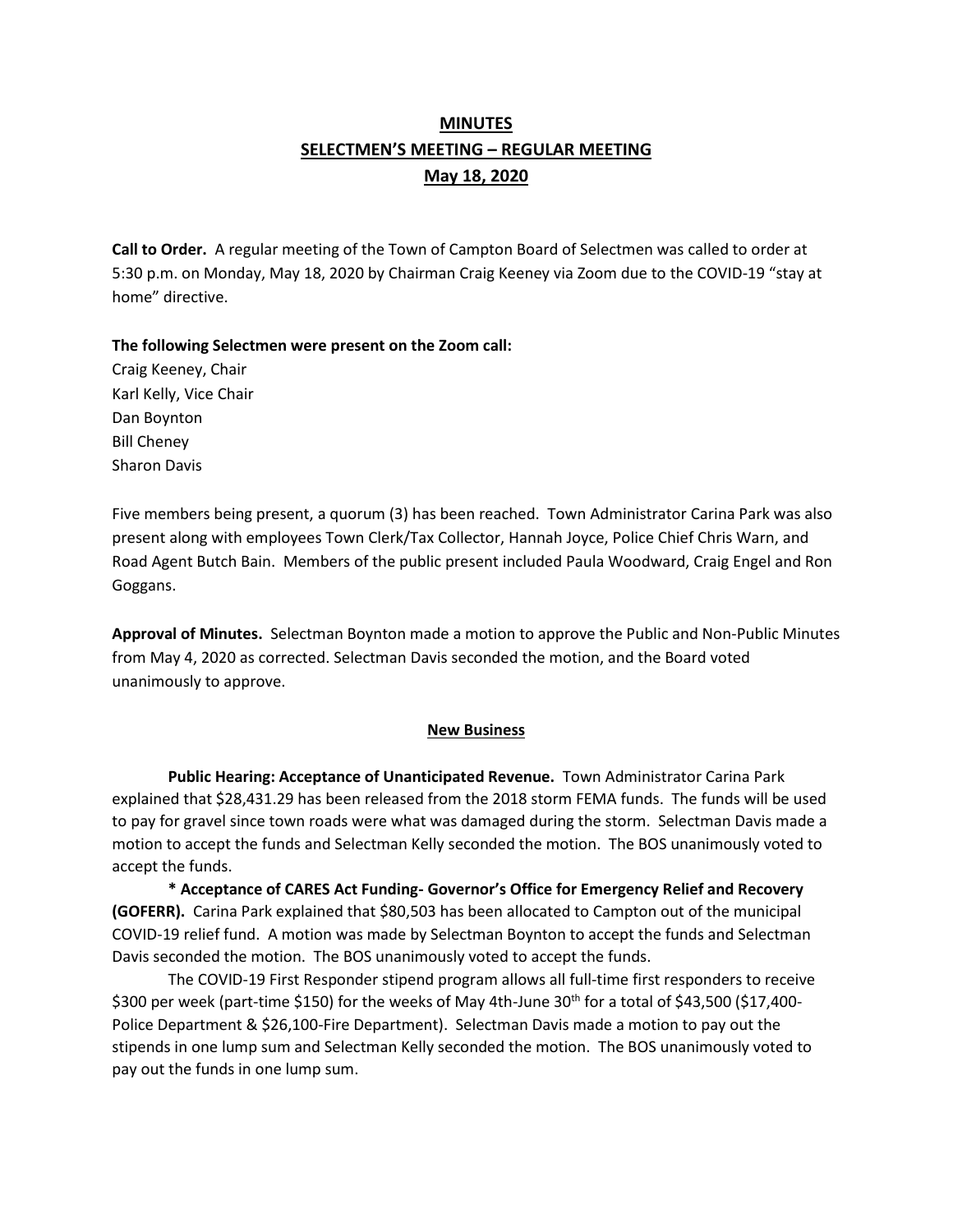**Puckerbrush Road Culvert Replacement-RFB.** Carina Park distributed a Request-for-Bid she and Selectman Cheney drafted. A bid return date of 6/3/20 will be added to the draft as well as a project completion date of 6/30/20. Bids will be opened on 6/5/20, reviewed by Selectmen Kelly and Cheney, and an award made that evening.

**COVID-19 Building Closure Update-Reopening Plan.** A proposal from Pemi Glass was received for installation of a glass partition between town office employees and the public. A proposal had not yet been received from Granite State Glass. A general discussion took place on the tentative remodeling of the tax collector office space and whether or not it makes sense to install a permanent type safety glass solution or a more temporary type. Once the second bid is received, Selectmen Boynton and Kelly will review and discuss the proposals. The BOS agreed to limit the cost to \$8,000 for glass and partition in the office. The town will submit the cost for COVID-19 relief fund reimbursement.

Town meetings (BOS, Planning Board, etc.) will not begin to take place face-to-face anytime soon so a general discussion took place regarding ongoing need for alternatives (such as ZOOM) to reduce numbers of attendees. Selectman Boynton volunteered to continue hosting the ZOOM meetings.

#### **Correspondence**

Carina Park reported that Corey Davenport had spoken with the Planning Board and there are some members who believe outside help is not needed to revise the Zoning Ordinance. A general discussion took place and the BOS are in unanimous agreement that the town will move forward with the contract with Tara Bamford for the work. Selectman Boynton volunteered to host a ZOOM meeting between the Planning Board members and Ms. Bamford so that comfort with the ordinance revision process is facilitated.

Chief Defosses has expressed concern with the internet bandwidth at the Fire Department. The current bandwidth may be causing some issues with the new phone system. The BOS agreed that the plan to trench and rewire between the Fire Department and the town office should proceed so that the PD, FD, and town are all on a connected internet/phone system.

Carina Park reported that the DOT is repainting along Rt 175 and that a question had been raised about the three crossings currently used near the school. Police Chief Warn stated that there is only one official cross walk and it is the one immediately in front of the school. The BOS agreed that the official cross walk is the one that should be painted by DOT.

Carina Park reported that Police Chief Chris Warn has submitted his resignation, to be effective June 30, 2020. Chief Warn stated that he had submitted a letter of resignation as well as a letter of recommendation for a potential candidate.

### **Committee Updates**

Selectmen Kelly and Cheney visited gravel pits and inspected samples of the gravel for use next year. A motion was made by Selectman Cheney and seconded by Selectman Boynton to accept the bid by Central NH Aggregates, LLC. The BOS voted unanimously to approve.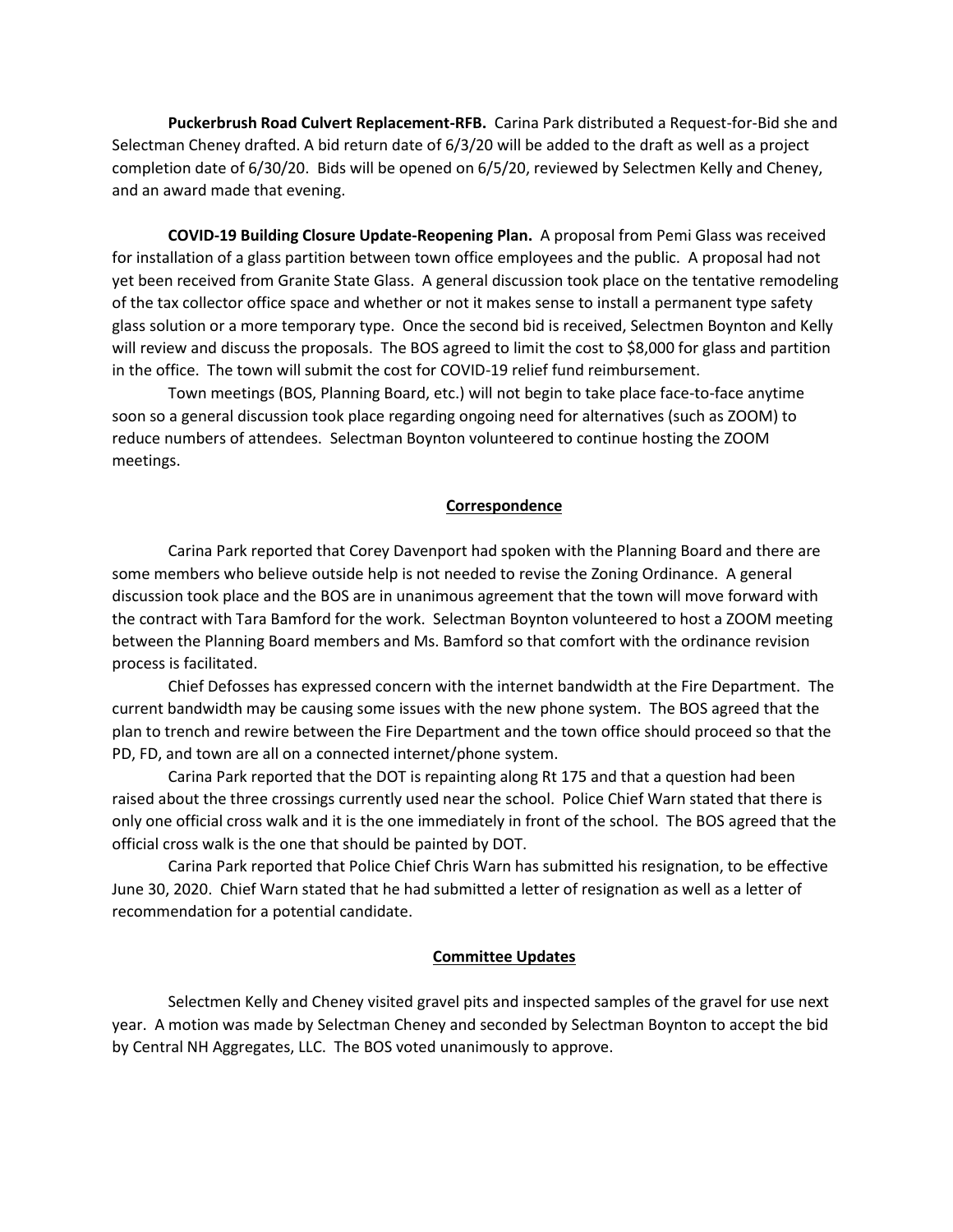## **Board Concerns and Directives**

**Dan Boynton** – no concerns expressed

**Karl Kelly** - reported that he has continued to practice using the road counter. He is going to set it up near Bump Bridge in the very near future.

**Sharon Davis** – expressed concern that heavy vehicles continue to travel across Bump Bridge. Selectman Keeney said that he would discuss the matter with Chief Warn.

**Bill Cheney** – expressed concern about recently witnessing a very heavy vehicle crossing Blair Bridge. In addition, he questioned the material being used to repair road shoulders. Butch Bain replied that ledge pack is being used because it packs down and helps shed water. The BOS requested that Butch Bain obtain information about renting a piece of equipment for shoulder work.

**Craig Keeney** – expressed concern that Blair Bridge is showing signs of needing maintenance work such as painting. He is going to develop a list of possible work that needs to be done for the Board to review and discuss. In addition, he said that the Blair Cemetery gazebo shows signs of needing work. A general discussion ensued about need to replace the gazebo due to age. It is believed that Mount Prospect Academy might be willing to do the construction.

## **Privilege of the Floor**

Craig Engel asked for an update on the road survey. Carina Park responded that the company is going to begin their data collection work on, or about, June first.

Hannah Joyce said that she has been fielding calls regarding whether or not there will be a Memorial Day ceremony. The BOS agreed unanimously that there will not be a ceremony this year due to COVID-19 concerns.

-----

**In Public Session a motion was made to go into Non-Public Session under RSA 91-A: 3, II (c). The motion was seconded and with a roll call vote: Chairman Keeney- aye, Selectman Davis – aye, Selectman Kelly– aye, Selectman Cheney – aye, Selectman Boynton – aye ~ the Board went into Non-Public Session at 6:51 p.m. The Board came out of Non-Public Session at 7:41 p.m.**

**Selectman Kelly made a motion to seal the Non-Public Minutes, and Selectman Davis seconded the motion. The Board voted in favor and the motion carried.**

**In Public Session a motion was made to go into Non-Public Session under RSA 91-A: 3, II (). The motion was seconded and with a roll call vote: Chairman Keeney- aye, Selectman Davis – aye, Selectman Kelly– aye, Selectman Cheney – aye, Selectman Boynton – aye ~ the Board went into Non-Public Session at 7:41 p.m. The Board came out of Non-Public Session at 7:51 p.m.** 

**Adjournment.** There being no further business, Chairman Keeney adjourned the public meeting at 7:51 p.m.